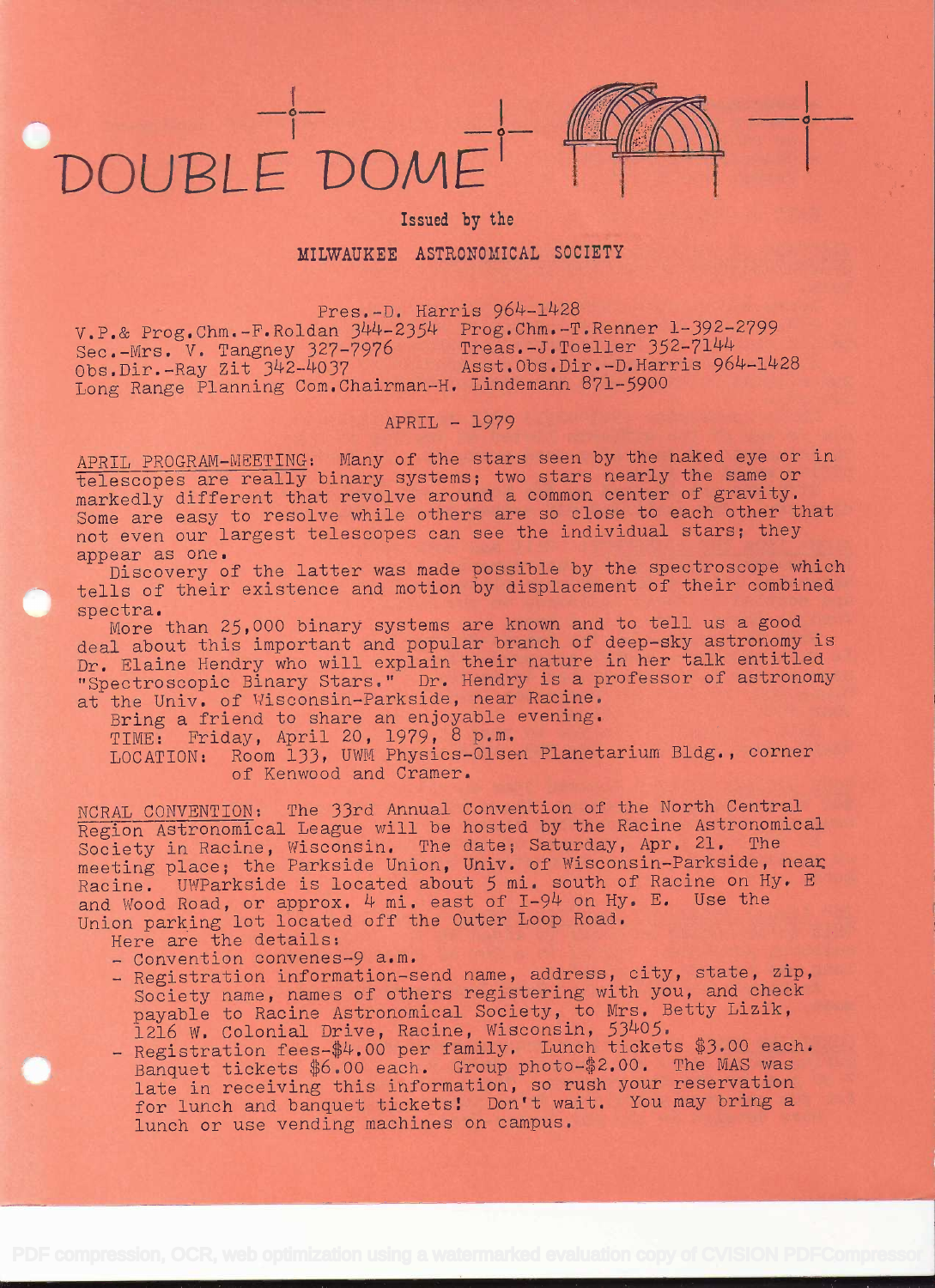- 
- Lòdging-mòtels in the area.<br>- Papers and/or exhibits-send your name, name of paper, equipment,<br>or table space needed.
- Observing-the RAS Modine-Benstead observatory will be open Friday and Saturday nights.

Call L. Simandl (933-3052) for more information.

ELECTION OF OFFICERS AND BOARD MEMBERS: Every May a major part of the program-meeting is devoted to election of MAS officers and board mem- bers.

Board member vacancies may be filled by re-election of incumbents or election of volunteers, nominees, or recommended members. Recommended members who accept should prepare a brief qualification resume.

It goes without saying that all candidates must be devoted, serious, and willing to help guide the destiny of the Milwaukee Astronomical<br>Society.

Chris Hesseltine ( $765-0251$ ) will be the election chairman. Call him or any of the officers listed at the top of page 1 if you'd like to volunteer or know of a good prospect. At least two people for each office would be fine.

Officers are elected by the board, but candidates need not be a director. Any qualified MAS member may try for office.

ALOHA FROM THE ALBRECHTS! Bill and Anne left for their home in Hawaii in January. Among their last memories of the continental U. S. was <sup>a</sup> harrowing trip by auto through blizzards to the west coast, Now they are settled in their residence on the island of Hawaii, and are busy<br>turning their house into a home.<br>Bill is employed by the Canada-France-Hawaii Telescope Corp. He

is working on the design and production of auxiliary equipment to be used in a 3.6 meter infrared telescope which will be assembled on Mauna Kea, 13,000 feet above sea level. Incidentally, Bill found<br>four feet of snow up there!

Bill and Anne invite you to stop in. If you want to drop a note, their address is P. O. Box 307, Pahala, Hawaii, 96777.

YOUR SOCIETY NEEDS a donated 35mm automatic carousel slide projector<br>and a l6mm movie projector. These items are needed for the Open House<br>programs, special observatory tours, and the summer program-meetings.

If you or a friend own one of these items and no longer need it. or perhaps have purchased something better, let Treas. Jim Toeller know.

26" (66cm) TELESCOPE PROGRESS REPORT: Cash available is \$9,349. **EXECUTE INTERFOLUS INCORDED TO ALL CAST AVAILABLE IS \$9,949.**<br>This total varies as money is added to the fund or withdrawn for Inis total varies as money is added to the fund of wrthurawn for<br>building purposes. Thanks to a lot of generous people, we've gone a<br>long way towards our goal! g way towards our goal!<br>Architect and MAS member John Jach promises delivery of drawings

soon,

SOMETHING NEW! Our monthly program-meetings are going to continue  $\frac{1}{\text{dim}(1)}$   $\frac{1}{\text{dim}(1)}$ ,  $\frac{1}{\text{dim}(1)}$  and  $\frac{1}{\text{dim}(1)}$  we'll meet on the third Wednesday at during same, sary, and August. We if meet on the third weakesday at<br>7:30 p.m. at the observatory. There will be an interesting program<br>for you and your guest(s). Bring your telescope. for you and your guest(s). Bring your telescope.<br>More details in the May Double-Dome.